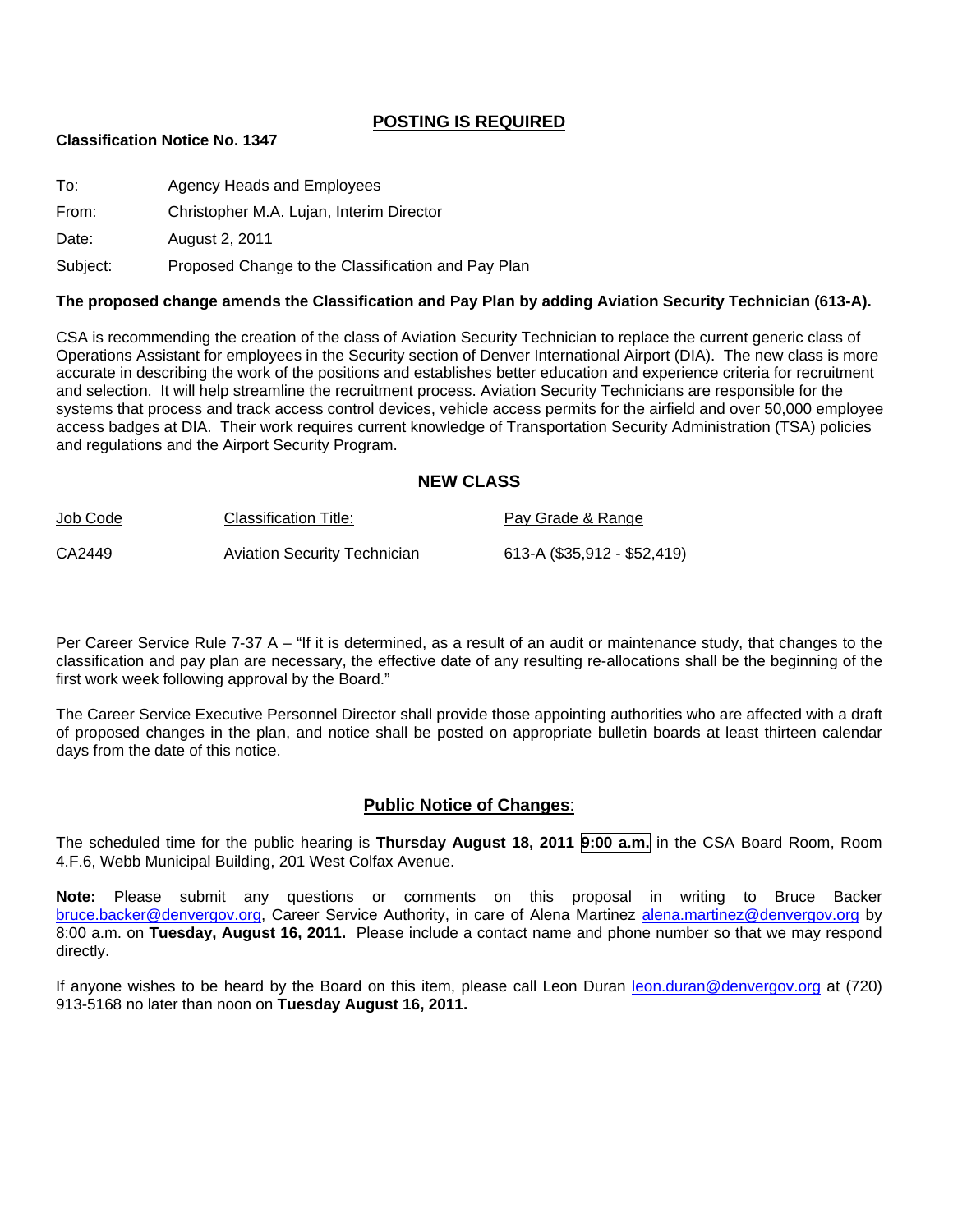

## Career Service Authority

Page 1 of 5

# Aviation Security Technician

## **GENERAL STATEMENT OF CLASS DUTIES**

Performs paraprofessional level work administering aviation security processes and systems at Denver International Airport such as individual ID badge approval, vehicle-access permitting, and access-control devices. Ensures compliance with Airport Security Program, local and federal regulations, and Transportation Security Administration (TSA) directives.

## **DISTINGUISHING CHARACTERISTICS**

This is a one-of-a-kind class.

## *Guidelines, Difficulty and Decision Making Level:*

Guidelines are generally but not always clearly applicable, requiring the employee to exercise judgment in selecting the most pertinent guideline, interpret precedents, adapt standard practices to differing situations, and recommend alternative actions in situations without precedent.

Duties assigned are generally complex and may be of substantial intricacy. Work assignment is performed within an established framework under general instructions but requires simultaneous coordination of assigned functions or projects in various stages of completion.

Employee is responsible for determining time, place, and sequence of actions to be taken. Unusual problems or proposed deviations from guidelines, practices, or precedents may be discussed with the supervisor before being initiated.

## *Level of Supervision Received and Quality Review:*

Under general supervision, the employee receives assignments and is expected to carry them through to completion with substantial independence. Work is reviewed for adherence to instructions, accuracy, completeness, and conformance to standard practice or precedent. Recurring work clearly covered by guidelines may or may not be reviewed.

## *Interpersonal Communications and Purpose:*

Contacts with the public or employees where explanatory or interpretive information is exchanged, defended, and gathered and discretion and judgment are required within the parameters of the job function.

## *Level of Supervision Exercised:*

By position, performs leadwork.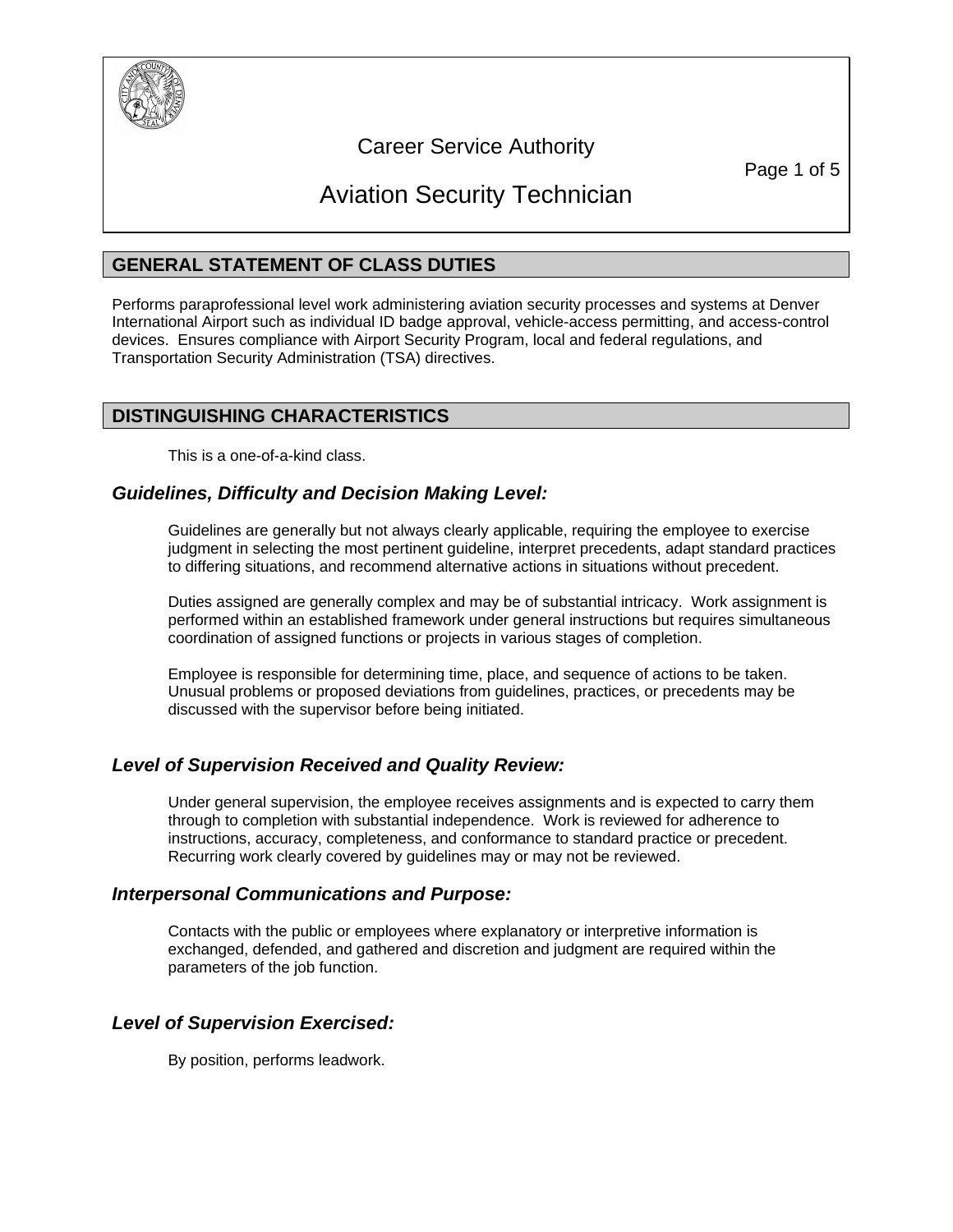## **ESSENTIAL DUTIES**

Processes and tracks criminal history checks, security threat assessments, and immigration status for prospective badge holders from the city, airlines, vendors, contractors, tenants and ground transportation companies.

Verifies information submitted by individuals, companies and Authorizing Agents. Ensures information submitted is in compliance with all local and federal regulations, TSA directives, and the Airport Security Program. Ensures all information collected is handled following Sensitive Security Information (SSI) and Protected Personal Information (PPI) protocols.

Assigns and verifies access control privileges for individual badge holders. Establishes and maintains company profiles to establish access rights according to job duties, company function, Airport Security Program and TSA regulations.

Keeps current on all changes to local and federal regulations, Airport Security Program and TSA security directives.

Communicates with applicant for additional information as necessary. Contacts appropriate local, state, or federal officials for further information as necessary.

Processes requests for and issues permits for vehicles in the restricted area for airlines, tenants, vendors, contractors and city employees according to requirements of the Airport Security Program and airport rules and regulations. Ensures insurance and deposit requirements are met as necessary.

Processes requests for and issues specialized access codes, keys, etc. for access control devices at specialized access points depending on company need. Programs new devices or reprograms existing devices as needed.

Assists security information technology staff in troubleshooting access control software and hardware.

Keeps police, fire, paramedics and other life safety personnel informed of changes in access codes.

Processes deposits and refunds for badges, vehicle permits, copies of the Airport Security Program, and keys.

Provides specialized service to some organizations such as renewal of badges and transferring fingerprints.

Assists in the initial and renewing Authorizing Agent renewal process and training.

Performs other duties as assigned.

Any one position may not include all of the duties listed. However, the allocation of positions will be determined by the amount of time spent in performing the essential duties listed above.

## **MINIMUM QUALIFICATIONS**

*Competencies, Knowledge, & Skills:* 

**Conscientiousness -** Displays a high level of effort and commitment towards performing work; demonstrates responsible behavior.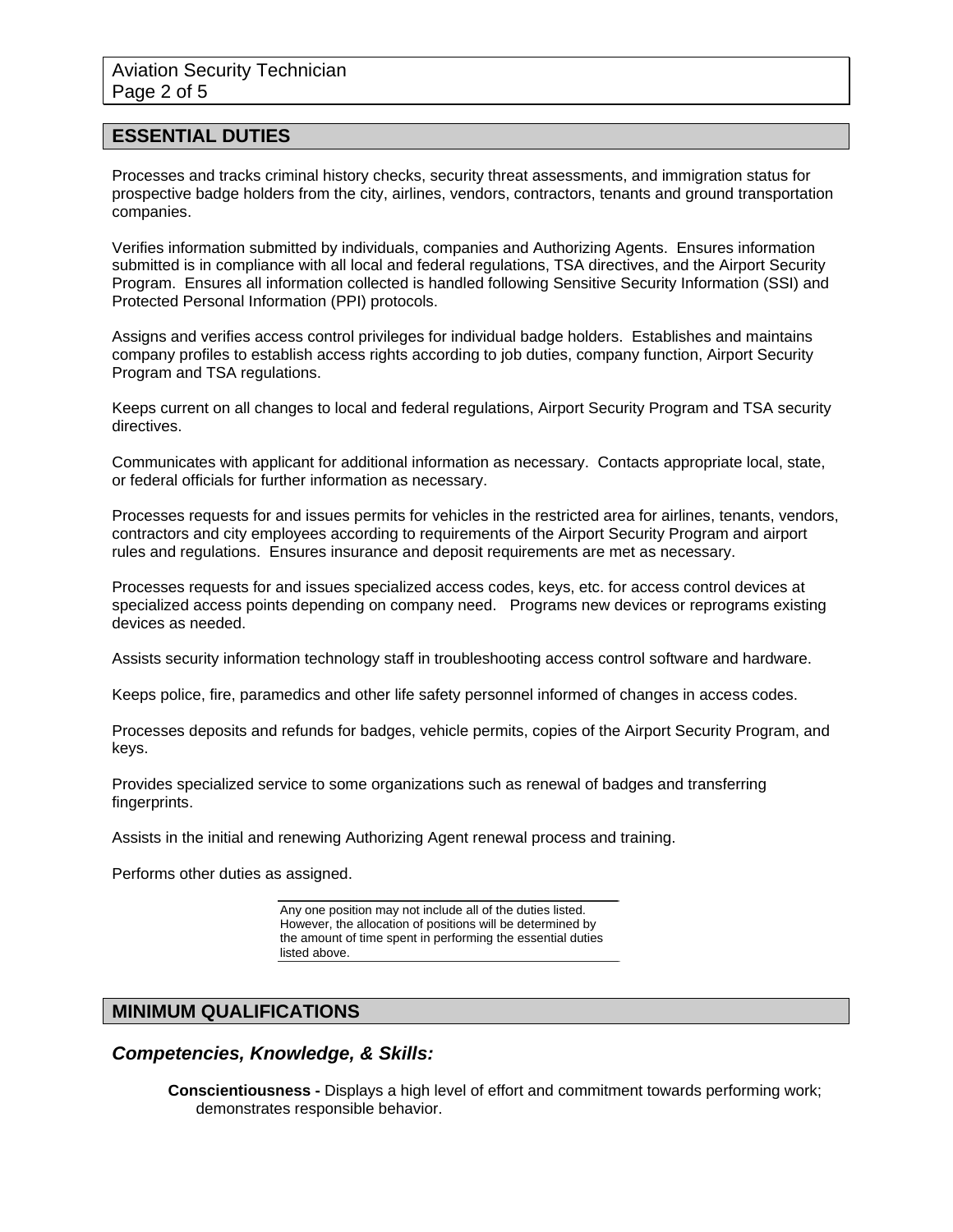- **Integrity/Honesty** Displays high standards of ethical conduct and understands the impact of violating these standards on an organization, self, and others; chooses an ethical course of action; is trustworthy.
- **Arithmetic/Mathematical Reasoning** Performs computations such as addition, subtraction, multiplication, and division correctly; solves practical problems by choosing appropriately from a variety of mathematical techniques such as formulas and percentages.
- **Reasoning** Discovers or selects rules, principles, or relationships between facts and other information.
- **Applies Technology to Tasks** Selects and understands procedures, machines, or tools that will produce the desired results; identifies or solves problems in machines, computers, or other technologies as they are related to performing tasks.
- **Technical Competence** Knowledge of how to perform one's job. Refers to specialized knowledge that is acquired through formal training or extensive on-the-job experience.
- **Reading** Learns from written material by determining the main idea or essential message. Recognizes correct English grammar, punctuation and spelling.
- **Writing** Uses correct English grammar, punctuation, and spelling to communicate thoughts, ideas, information and messages in writing.
- **Speaking** Uses correct English grammar to organize and communicate ideas in words that are appropriate to listeners and situations; uses body language appropriately.
- **Organizational Awareness** Knows how social, political, organizational and technological systems work and operates effectively within them. This includes the policies, procedures, rules and regulations of the work of the organization.
- **Manages and Organizes Information** Identifies a need; gathers, organizes and maintains information; determines its importance and accuracy and communicates it by a variety of methods.
- **Decision Making** Specifies goals and obstacles to achieving those goals, generates alternatives, considers risks and evaluates and chooses the best alternative in order to make a determination, draw conclusions or solve a problem.
- **Perceptual Speed** Sees detail in words, numbers, pictures and graphs quickly and accurately.
- **Listening** Receives, attends to, interprets and responds to verbal messages and other cues such as body language in ways that are appropriate to listeners and situations.
- **Interpersonal Skills** Shows understanding, friendliness, courtesy, tact, empathy, cooperation, concern and politeness to others; relates well to different people from varied backgrounds and different situations.
- Knowledge of all local and federal regulations, TSA directives, and the Airport Security Program sufficient to be able to maintain compliance.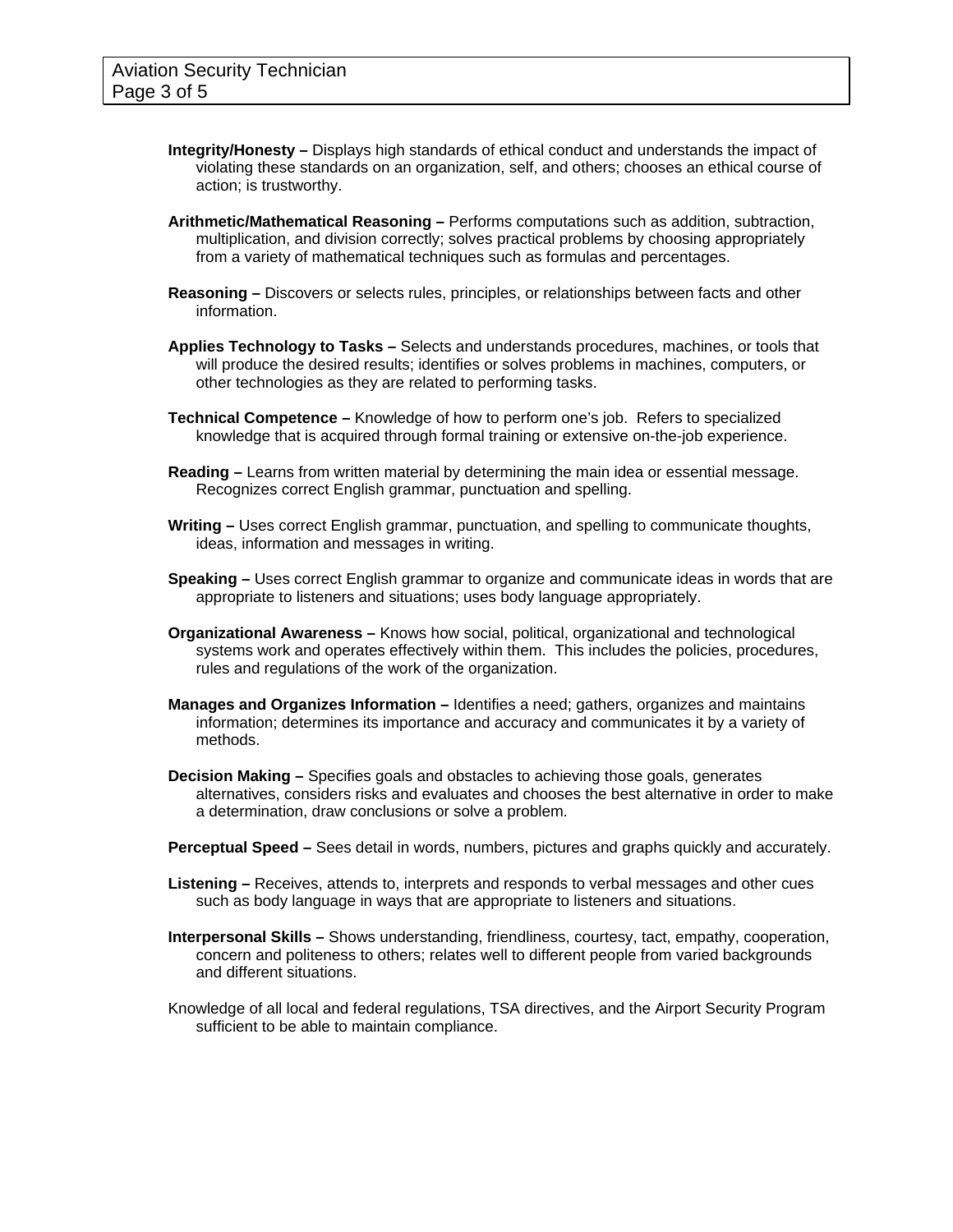**Physical Demands** (Physical Demands are a general quide and specific positions will vary based on working conditions, locations, and agency/department needs)*:* 

Sitting: remaining in the normal seated position. Handling: seizing, holding, grasping, or otherwise working with hands. Talking: expressing or exchanging ideas by means of spoken words. Hearing: perceiving the nature of sounds by the ear. Eye/hand/foot coordination: performing work through using two or more. Near Visual Acuity: ability to see clearly at 20 inches or less. Walking: moving about on foot. Driving: ability to drive and maneuver around aircraft and ground support equipment.

## *Working Environment:*

Subject to many interruptions. Subject to varying and unpredictable situations. Working outside and/or operating vehicles.

## *Education Requirement:*

Graduation from high school or possession of a GED certificate

## *Experience Requirement:*

Three years of specialized clerical experience processing requests for airport identification badges or three years of clerical experience using knowledge of aviation specific regulations, database access and TSA regulations.

## *Education/Experience Equivalency:*

Additional appropriate education may be substituted for two years of the minimum experience requirement.

## *Licensure and/or Certification:*

By position, requires possession of a valid driver's license at the time of application. License must be kept current as a condition of employment.

## **CLASS DETAIL**

| FLSA CODE:               | Non-Exempt                        |
|--------------------------|-----------------------------------|
| <b>ESTABLISHED DATE:</b> | $x\frac{x}{x}$ x $\frac{2011}{x}$ |
| <b>ESTABLISHED BY:</b>   | Steve Adkison                     |